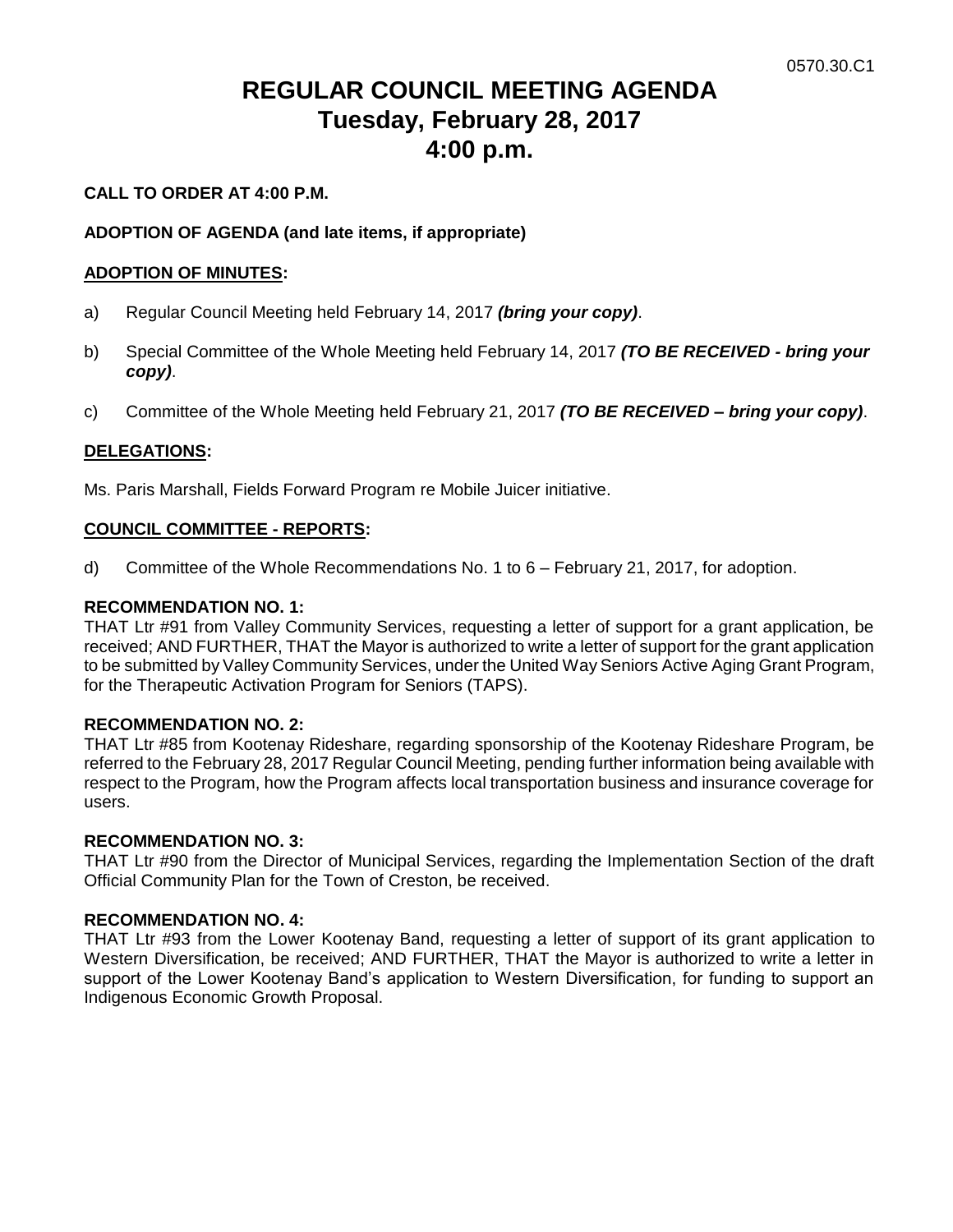# **RECOMMENDATION NO. 5:**

THAT Ltr #94 from the Canadian Cancer Society, BC and Yukon Division, regarding endorsement of provincial smoke and vape-free outdoor public places legislation, be received; THAT the Canadian Cancer Society, BC and Yukon Division be advised that Council endorses its recommendation to the Province of British Columbia for the Province to expand the scope of the *Tobacco and Vapour Products Control Act* to include bar and restaurant patios, playgrounds, parks and beaches as smoke-free and vape-free areas, with Ministry guidelines legislated for post-secondary campuses; AND FURTHER, THAT Council Action List item No. 312-16 dated September 7, 2016 with respect to Ltr #537 from the Canadian Cancer Society, be removed from the Action List.

# **RECOMMENDATION NO. 6:**

THAT the verbal presentation by the Director of Finance and Corporate Services, regarding a review of the draft 2017 Town of Creston Budget, with respect to the overall budget, summary of Department presentations and final cuts for projects, be received.

#### **Pg. Item**

- 1. Ltr #804 from Paris Marshall, re Fields Forward Program and Mobile Juicer Initiative.
- 3. Ltr #84 from the Union of BC Municipalities, re 2017 membership renewal.
- 7. Ltr #99 from Darren Douma, requesting sponsorship of the 2017 ISPS HANDA Vision Cup, an international blind golf event, in Creston in July 2017.
- 13. Ltr #111 from the Creston Valley Chamber of Commerce, re membership for 2017.
- 17. Ltr #108 from Tanya Wall and Ralph Casemore, re Liquor Primary Licence application for 'Casey's Community House' located at 1136 Canyon Street.
- 18. Ltr #85 from Kootenay Rideshare, re sponsorship of Kootenay Rideshare Program.
- 20. Ltr #106 from the Executive Assistant, re UBCM Commemorative Scholarship Program & Jeff McKelvey Scholarship Program (support of Scholarship application by Town Manager for a MATI Course – Leadership in Local Government Organizations.
- 22. Ltr #103 from Nancy Pridham, requesting the purchase of advertising in the amount of \$600, to assist in sponsoring an updated 'Walking Tour Brochure' in Creston.

# **BYLAWS: None**

# **NEW BUSINESS:**

# **REPORTS OF REPRESENTATIVES:**

- Council Member Verbal Reports
- 23. Receive Verbal Reports of Council members.

# **GIVING OF NOTICES:**

COTW – Mar. 21; Apr. 18, May 16, June 20, 2017 COUNCIL – 2<sup>nd</sup> & 4<sup>th</sup> Tuesdays of each month; Mar. 14, 28, Apr. 11, 25, May 9, 23, June 13, 27 2017 AKBLG – Apr. 26 - 28, 2017 FCM – Jun. 1 - 5, 2017